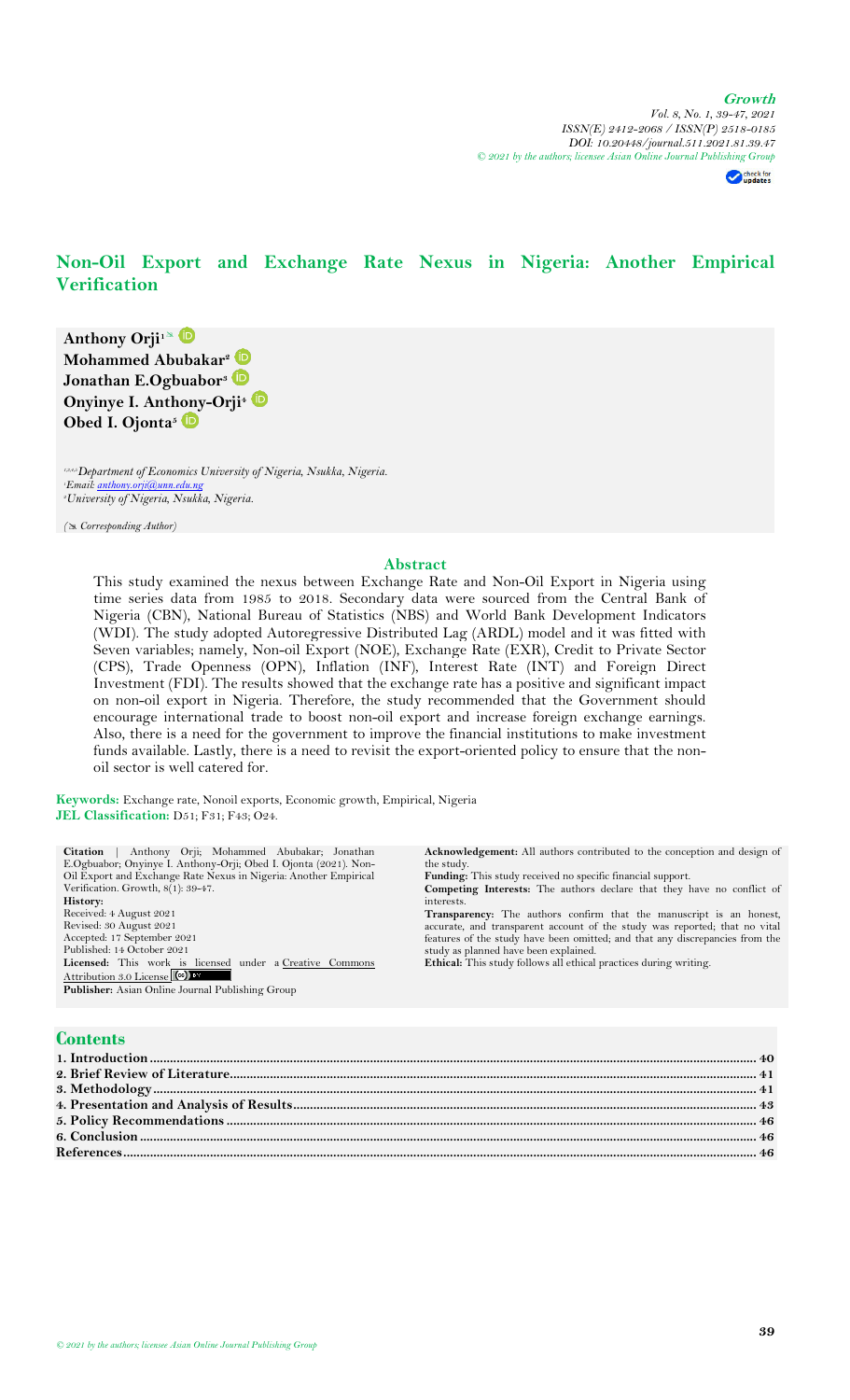#### **Contribution of this paper to the literature**

This paper contributes to the literature by examining the nexus between Exchange Rate and Non-Oil Export in Nigeria using very recent time series data and novel ARDL model. The policy recommendations are quite useful for policy making in Nigeria if adopted.

#### <span id="page-1-0"></span>**1. Introduction**

It is the primary objective of any developing country like Nigeria to be prosperous in international trade. Positive trade relations tend to promote economic growth and development of the country. However, the performance of the economy in terms of international exchange in diverse goods and services has not been quite impressive for over three decades. Despite the amount of foreign exchange generated from its oil and gas resources, economic growth has been very slow, and the incidences of poverty have increased. This can be attributed to the low level of non-oil export, which makes oil-producing countries like Nigeria fragile.

[Imoughele and Ismaila \(2015\)](#page-7-2) in their study noted that the expansion of non-oil export to get rid of one product economy has been known as a contributor to economic development in oil-producing countries like Nigeria. The oil sector produces about 90% of export earnings but employs less than 6% of the teeming population [\(National Bureau of Statistics, 2017\)](#page-7-3). Therefore, the growth recorded is in the possession of fewer than 10% of the Nigerian populace overwhelmed by expatriates and members of the political class who control production and revenue. More so, the oil sector by all accounts disengaged from different sectors of the economy and thus offers little or no linkage multiplier effect on the economy in general.

[Enoma and Isedu \(2011\)](#page-7-4) argue that the reason why growth in Nigeria has no impact on poverty reduction and job creation is simply that the growth is not emanating from non-oil sectors like agriculture that employ more than 75% of the teeming population. Since the discovery of crude oil, non-oil exports have not been encouraging. For example, non-oil export decreased from 48% in 1970 to 20.6% in 1980 and a slight increase to 23.3% in 2005. The non-oil export later reduced to 19.9% in 2007 and recorded 25.9% in 2015 [\(Central Bank of Nigeria, 2017\)](#page-7-5). This is much lower than the percentage it accounted for before the crude oil discovery when it was 90%. To cure this overdependence on mono-cultured crude oil economy, there is a need to look inward and find a possible solution to diversify the Nigerian economy away from oil led-export towards the direction of non-oil-led export trade.

Promoters of this speculation accept that the non-oil-led export has extraordinary possibilities to push the Nigerian economy to the ideal growth and development. [Onwualu \(2012\)](#page-7-6) maintained that the value chain approach to non-oil export can open up the economy and produce different activities which are capable of creating jobs, stabilizing the exchange rate, and improving industrialization. This means that the non-oil sector can contribute meaningfully to good economic performance if well managed. These potential gains may not be realized if the exchange rate of the domestic economy is highly volatile. Thus, the management of the exchange rate is seen as vital in determining the performance of non-oil export in Nigeria.

The exchange rate of a currency is required in the flow of goods and services in any nation. In Nigeria, there were a lot of policies measures put in place to control excessive demand for foreign exchange due to experiences in the late 1970s and early 1980s; this led to the introduction of the Structural Adjustment Programme in 1986. The objectives were to protect the value of the domestic currency, maintain a favorable external reserve, and ensure external balance without compromising the need for internal balance and the overall goal of macroeconomic stability [\(Central Bank of Nigeria, 2017\)](#page-7-5). Exchange rates evolve naturally with the development of international trade and exchange. The United Kingdom was the first country to fix the value of its currency (pound sterling) in terms of gold. The bank of England, which is their central bank, was run mainly by goldsmiths in the 17th century before the conversion. In the bank, the notes (pound shillings e.t.c.) deposited in the bank could be converted back to gold within its subterranean vault; it safeguards the country's reserve. This made gold widely acceptable both in the country and the other countries as a means of exchange. Under the regime of a gold standard, the value of one country's currency relative to another was determined by the weight of gold (ounce), making it a means of exchange [\(Olisadebe, 1995\)](#page-7-7).

Promoting non-oil exports has been one of the policy issues facing policymakers in Nigeria. Nigeria's export used to be primarily non-oil commodities with agricultural products representing the vast majority and has been contributing to the employment of more than 65% of the population around 1960. However, it fell from 48% in 1970 to 20.6% in 1980 and slightly increases to 23.3% in 2015 and a low record of 21.1% in 2016 [\(Central Bank of](#page-7-5)  [Nigeria, 2017\)](#page-7-5).



<span id="page-1-1"></span>[Figure 1](#page-1-1) shows that between 1985 and 1988 the non-oil revenue recorded a negative value but this increased to a positive value in 1989 from then it continues to fluctuate where it records an all-time high of  $\frac{N}{20.52}$  billion in 2017. Evidently, from the graph, we can see that the non-oil export is not stable for over decades. It's against this background; this paper seeks to investigate the impact of the exchange rate on non-oil export in Nigeria. The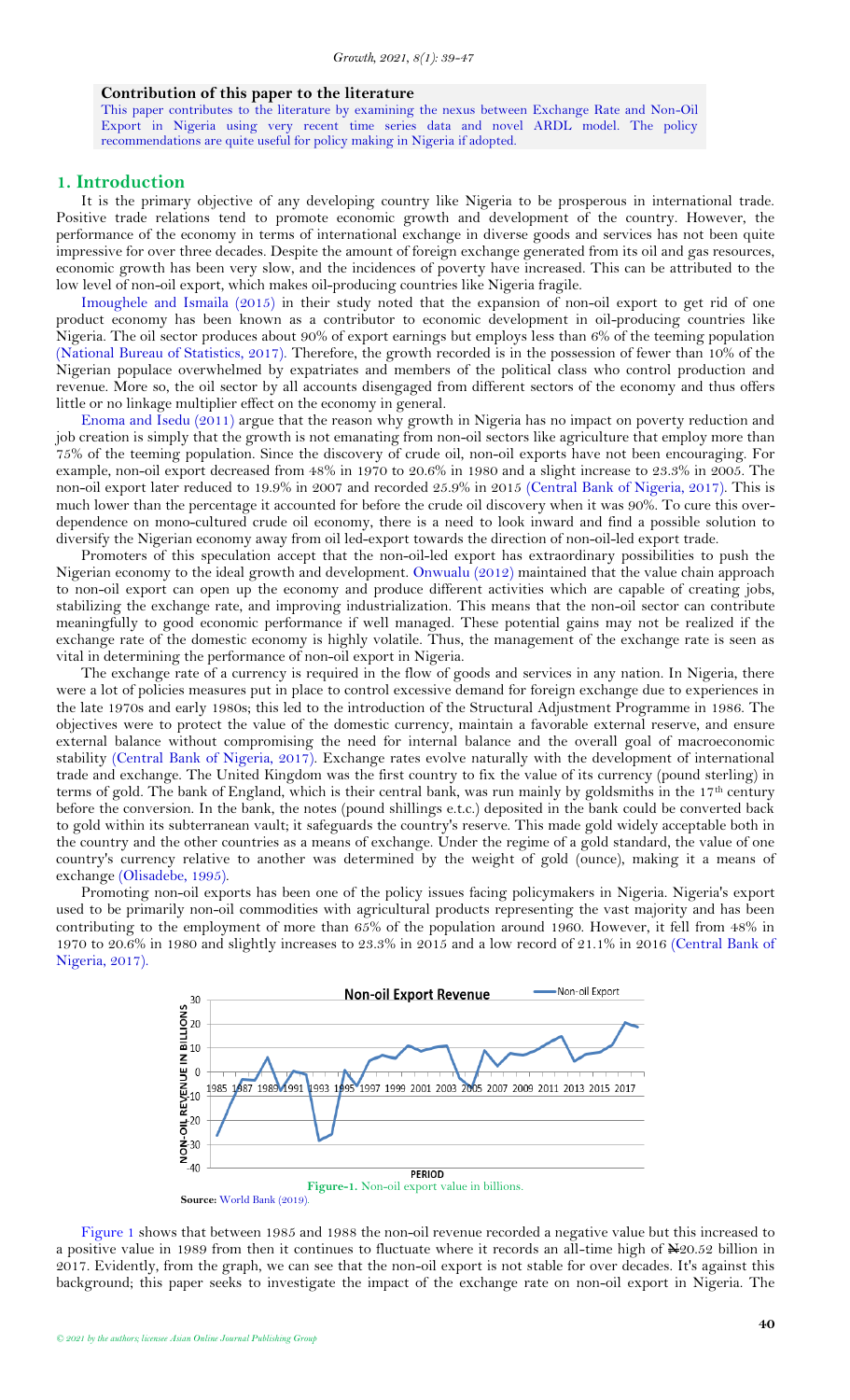subsequent sections are organized as follows; section 2 reviews some related literature, while the methodology is presented in section 3, section 4 presents the results and analysis, and lastly, the paper concludes with section 6.

### <span id="page-2-0"></span>**2. Brief Review of Literature**

Several studies have been conducted to investigate the impact of the exchange rate on non-oil export. However, the result of the studies varies significantly from one to the other; this is as a result of the difference in methodologies. For example, [Tchokote, Uche, and Agboola \(2015\)](#page-8-1) analyzed the impact of exchange rate fluctuations on net exports in some selected West African countries specifically on Nigeria, Cote d'Ivoire, Gambia, Ghana, and Togo. They employed the Johansen co-integration method to ascertain whether the variables have any long-run relationship. It was evident from the finding that the variables under investigation net-exports, exchange rate volatility, foreign income, relative price, and openness to trade for all the countries have a long-run relationship. It was also discovered that exchange rate variation negatively affected net exports in Cote d'Ivoire while its impact in Nigeria, Gambia, Ghana and Togo tends to be growth-stimulating. Therefore, the study recommended the effectiveness of a stable exchange rate system to boost exports. [Aljebrin \(2017\)](#page-7-8) determines the impact of exchange rate on non-oil real GDP using Ordinary Least Squares and Error Correction Model for analysis. The result shows a positive and significant effect of the exchange rate on non-oil exports. [Imoughele and](#page-7-2)  [Ismaila \(2015\)](#page-7-2) examine the impact of the exchange rate on non-oil export in Nigeria. Ordinary Least Square statistical technique was used. The result shows that the appreciation of the exchange rate has a negative effect on non-oil export. [Adenugba and Dipo \(2013\)](#page-7-9) study the impact of exchange rate on non-oil export in Nigeria using Ordinary Least Squares (OLS). Findings from the study reveal that the exchange rate has a negative impact on non-oil export in Nigeria.

[Uduakobong and Williams \(2018\)](#page-8-2) study the relationship between exchange rate volatility and non-oil exports in Nigeria using time series data from 1970 to 2015. The study employed the Johansen test of co-integration, the Error Correction Model (ECM), and the Granger Causality test to achieve the objectives. The results show that there exists a long-run relationship between the exchange rate and non-oil exports in Nigeria. The result also shows that it will take non-oil exports four years to return to their original equilibrium value when displaced by the volatility in the exchange rate. Also, the Granger Causality test indicates that there is a unidirectional causality between the exchange rate system and non-oil exports in Nigeria with the direction of causality test running from Exchange rate to non-oil exports. [Ajinaja, Popoola, and Ogunlade \(2017\)](#page-7-10) in their study examined the effect of variables like gross domestic product (GDP), exchange rate fluctuation (EXC) and foreign direct investment (FDI) on export performance (Xt) in Nigeria. Secondary data were sourced from the Central Bank of Nigeria Statistical Bulletin from 1982 to 2015. They adopted the Ordinary Least Square (OLS) method to estimate the data, and it was concluded that gross domestic product (GDP), exchange rate volatility (EXCt), and foreign direct investment have a positive impact on export performance (Xt) in Nigeria.

Similarly, [Akanbi, Alagbeb, Yusuf, and Oluwaseyi \(2017\)](#page-7-11) examined the impact of exchange rate volatility using the ARCH model and its different augmentations (GARCH, TGARCH, and EGARCH) utilizing quarterly exchange rate series from 1986-Q1 to 2014-Q4. Error Correction Model (ECM) was employed to determine the exchange rate volatility on non-oil exports. Base on the results obtained, there exists exchange rate volatility and also found a significant negative effect on non-oil export in Nigeria. The ARCH and GARCH model indicate that the exchange rate was volatile. The results deduced that the real exchange rate fluctuation had a significant and positive impact on the volume of trade in the Nigerian economy. [Falana \(2018\)](#page-7-12) examined the relationship between exchange rate and the performance of Nigeria's real sector from 1961-2015, using the modified Mundell-Fleming IS-LM framework. The study reveals that the five different components of Nigeria's real sector responded differently to a change of exchange rate under the two different exchange regimes and that exchange rate accounted for greater shocks in output in regulated exchange regimes than guided the deregulated exchange regime.

From the studies reviewed above, we have seen that a various number of literature have investigated the impact of exchange rate and non-oil export. However, this study adopts a relatively new methodology using the ARDL modeling technique.

# <span id="page-2-1"></span>**3. Methodology**

#### *3.1. Theoretical Framework*

Export-led Growth theory is adopted as the theoretical framework underpinning this study. The theory explains how the real Gross Domestic Product and per capita income will expand as a result of the successful export of goods and services from one country to another.

Export-led-growth (ELG) theory requires the extension and advancement of export as a significant factor in ensuring a long-time economic growth [\(Idowu, 2005\)](#page-7-13). The speculation has been advanced as the reason for a choice to import substitution, which is an internal direction strategy of development. Previously, agricultural export nations had embraced internal situated improvement methodologies for industrial advancement that would convert into the development of non-oil export, which is signed to change the imported goods and merchandise with domestically produced commodities to preserve the foreign exchange and generate employment. This methodology was pervasive in developing countries (DCs) that have an enormous homegrown market, because of the huge populace size that characterizes them, and that the strong measures and motivating forces are not accessible to encourage producers to explore the export market. This approach was adopted by non-industrial nations with regards to the declining world market for their essential products, the rising balance of payments deficits on current account [\(Olorunshola, 1996\)](#page-7-14). The infant industries are protected so that they can produce at a cheaper rate and import is associated with high tariffs and quotas, this is to enable the local infant industries to increase their output.

It ought to be noticed that the degree to which a nation pursues after this strategy can slow down towards an outward direction, particularly where a huge homegrown market exists on account of Nigeria. This makes homegrown makers happy with selling their items in the homegrown market instead of the export market. Since to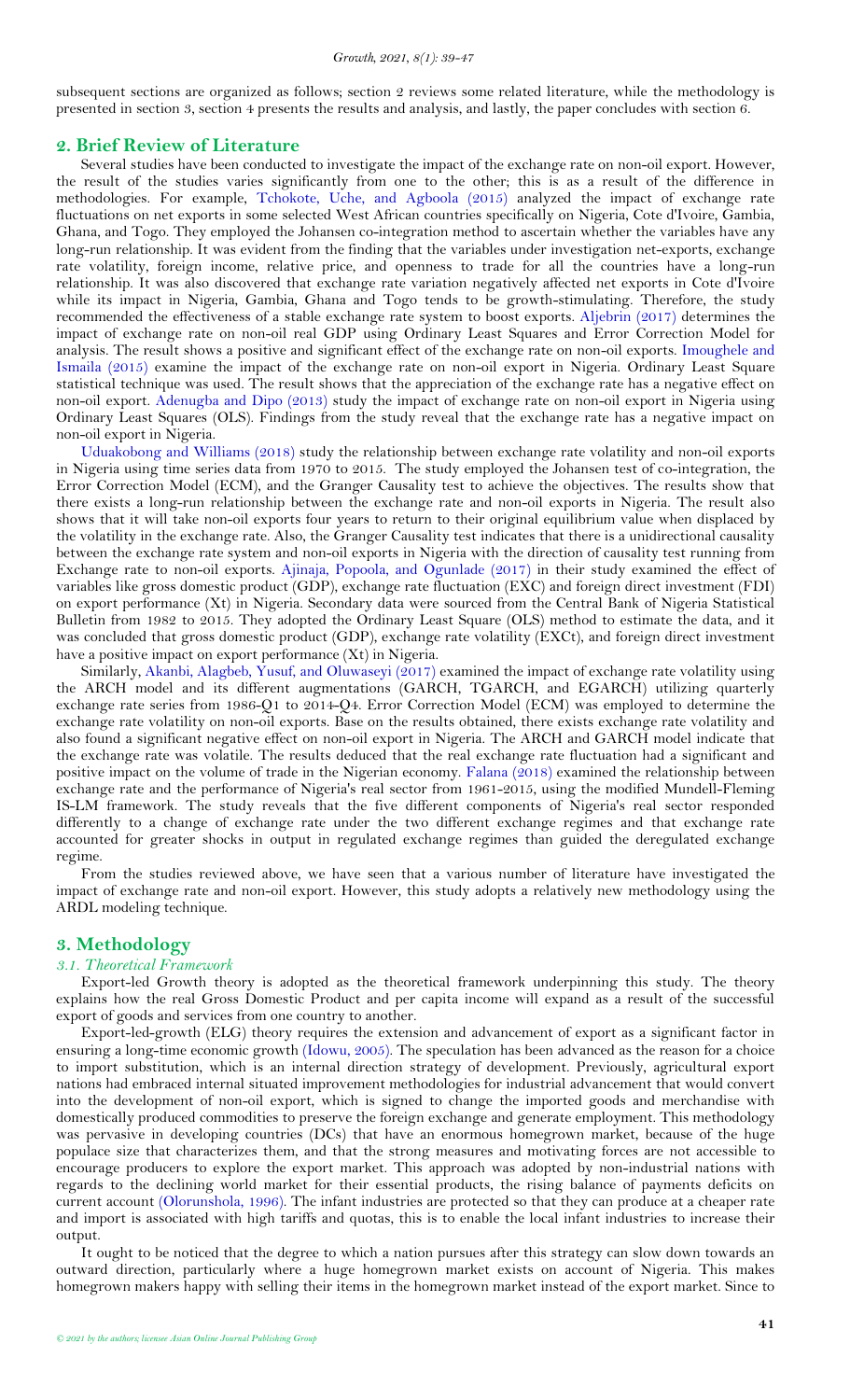them, it is an option in contrast to the international market. Though an enormous home market might help development, it in the side counters the achievement of international [\(Omotola, 2016\)](#page-7-15). Notwithstanding, in current strict economic reasoning, an outward direction way towards economic growth and development is supported for developing nations like Nigeria to embrace. Since this is valid for developed nations that are themselves outwardoriented, that is the reason western countries support deregulation and globalization [\(Olorunshola, 1996\)](#page-7-14). It is currently and broadly perceived that export-oriented is more viable than import substitution in accomplishing faster development and structural upgrade an economy. Presently many developing nations once enamored on import substitution under the way of thinking of economic patriotism, are switching to export promotion strategy.

# *3.2. The Model Specification*

# *3.2.1. Model Specification*

<span id="page-3-0"></span>To achieve the objectives of the study, the following models will be specified below:

[Equation 1](#page-3-0) is specified as a functional form to determine the impact of the exchange rate on non-oil export in Nigeria.

<span id="page-3-2"></span><span id="page-3-1"></span>
$$
NOE = f(EXR, CPS, OPN, INF, INT, FDI, )
$$
\n(1)

Where NOE represents Non-oil Export, f is a function, EXR stands for real Exchange Rate, CPS means Credit to Private Sector, OPN means Trade Openness, INF means Inflation, INT means Interest Rate, and FDI means Foreign Direct Investment in equation 1.

[Equation 2](#page-3-1) is specified as a mathematical form to determine the impact of exchange rate on non-oil export in Nigeria

 $LNOE_t = \beta_0 + \beta_1 EXR_t + \beta_2 LCPS_t + \beta_3 LOPN_t + \beta_4 INF_t + \beta_5 INT_t + \beta_6 FDI_t$  (2) Where: LNOE (Non-oil Export) as a dependent variable and the independent variables are: $\beta_1 =$ Exchange Rate,  $\beta_2$  = Credit to Private Sector,  $\beta_3$  = Trade Openness,  $\beta_4$  = Inflation Rate,  $\beta_5$  = Interest Rate,  $\beta_6$  = Foreign Direct Investment, and Subscript's = time series data in equation 2. ARDL Unrestricted Error Correction Model is as follows:

$$
\Delta NOE_{t} = \beta_{0} + \beta_{1} NOE_{t-1} + \beta_{2} EXP_{t-1} + \beta_{3} CPS_{t-1} + \beta_{4} OPN_{t-1} + \beta_{5} INF_{t-1} + \beta_{6} INT_{t-1} + \beta_{7} LFDI_{t-1} + \sum_{j=0}^{q} \alpha_{i} \Delta NOE_{t-j} + \sum_{i=1}^{p} \gamma_{i} \Delta EXP_{t-i} + \sum_{i=1}^{p} \delta_{i} \Delta CPS_{t-i} + \sum_{i=1}^{p} \theta_{i} \Delta OPN_{t-i} + \sum_{i=1}^{p} \vartheta_{i} \Delta INF_{t-i} + \sum_{i=1}^{p} \pi_{i} \Delta INT_{t-i} + \sum_{i=1}^{p} \lambda_{i} \Delta LFDI_{t-i} + \varepsilon_{t} \tag{3}
$$

In [Equation 3,](#page-3-2)  $B_0$  is the drift components,  $\Delta$  is the First difference operator,  $\beta_i$ , are parameter coefficients of the variables.  $E_t$  is white noise with zero means. All the variables are transformed into logarithmic forms. The terms with the summation signs ( $\Sigma$ ) above represent the error correction dynamics while the parts of the equation with  $\beta_i$ correspond to the long-run relationship. The covariance of the coefficient estimate can only be asymptotically uncorrelated in a situation where the regressors are known to be integrated of order one without co-integration in the long run. The dynamism is explained by the error correction term, which further proves the existence of a long-run relationship with its significant negative value. The short-run behavior, on the other hand, is described by the lagged terms of the coefficients of the estimate.

#### *3.2.2. Model Justification*

The justification for the selection of the Autoregressive Distributed Lag Model is based on the fact that ARDL has more advantages for testing the existence of a co-integrating relationship both in the short-run and long-run relationship. The ARDL bound test was propounded by [Pesaran, Shin, and Smith \(2001\)](#page-7-16) and has more econometric advantage over the traditional co-integration procedures i.e. [\(Engle & Granger, 1987;](#page-7-17) [Johansen, 1988\)](#page-7-18). The ARDL model eliminates the problem of endogeneity and the inability to test hypotheses on the estimated coefficients. Also, both the long-run and the short-run are estimated simultaneously unlike in the traditional co-integration.

#### *3.2.3. Estimation Procedure*

The ARDL bound test assumed that all the variables must be stationary either at level or at first difference. Subsequently, before applying the bound test we should check the degree of stationarity of the data. The reason is to ensure that none of the variables are stationary at the second difference to avoid the problem of spurious results. Notwithstanding; when the variables are integrated at the second difference, the bound test will crash.

The short-run and the long-run relationship among non-oil export and the other variables are analyzed utilizing Autoregressive Distributed Lag (ARDL) model. We cannot use our model without conducting a unit root test to decide the stationarity of the data. The optimum lag for the ADF test will be dictated by Schwarz Information Criteria (SIC). The time-series data will be considered as non-stationary when there is no unit root. Augmented Dickey-Fuller (ADF) test as stated in [Dickey and Fuller \(1979\)](#page-7-19) is utilized to determine the order of integration of the series. If the model is observed to be non-stationary at level, the model will be switch over to the first difference to ensure that the variables are stationary either at level or at first difference. The null hypothesis will be tested at 1%, 5% and 10% levels of significance.

The study also obtains the short-run dynamics by estimating an Error Correction Model associated with the long-run estimates. This is specified as follows:

<span id="page-3-3"></span>
$$
\Delta NOE_t = \beta_0 + \sum_{j=0}^q \alpha_i \Delta NOE_{t-i} + \sum_{i=1}^p \gamma_i \Delta EXP_{t-i} + \sum_{i=1}^p \delta_i \Delta CPS_{t-i} + \sum_{i=1}^p \theta_i \Delta OPN_{t-i} + \sum_{i=1}^p \vartheta_i \Delta INF_{t-i} + \sum_{i=1}^p \pi_i \Delta INT_{t-i} + \sum_{i=1}^p \lambda_i \Delta LFDI_{t-i} + \varphi ECM_{t-i} + \varepsilon_t (4)
$$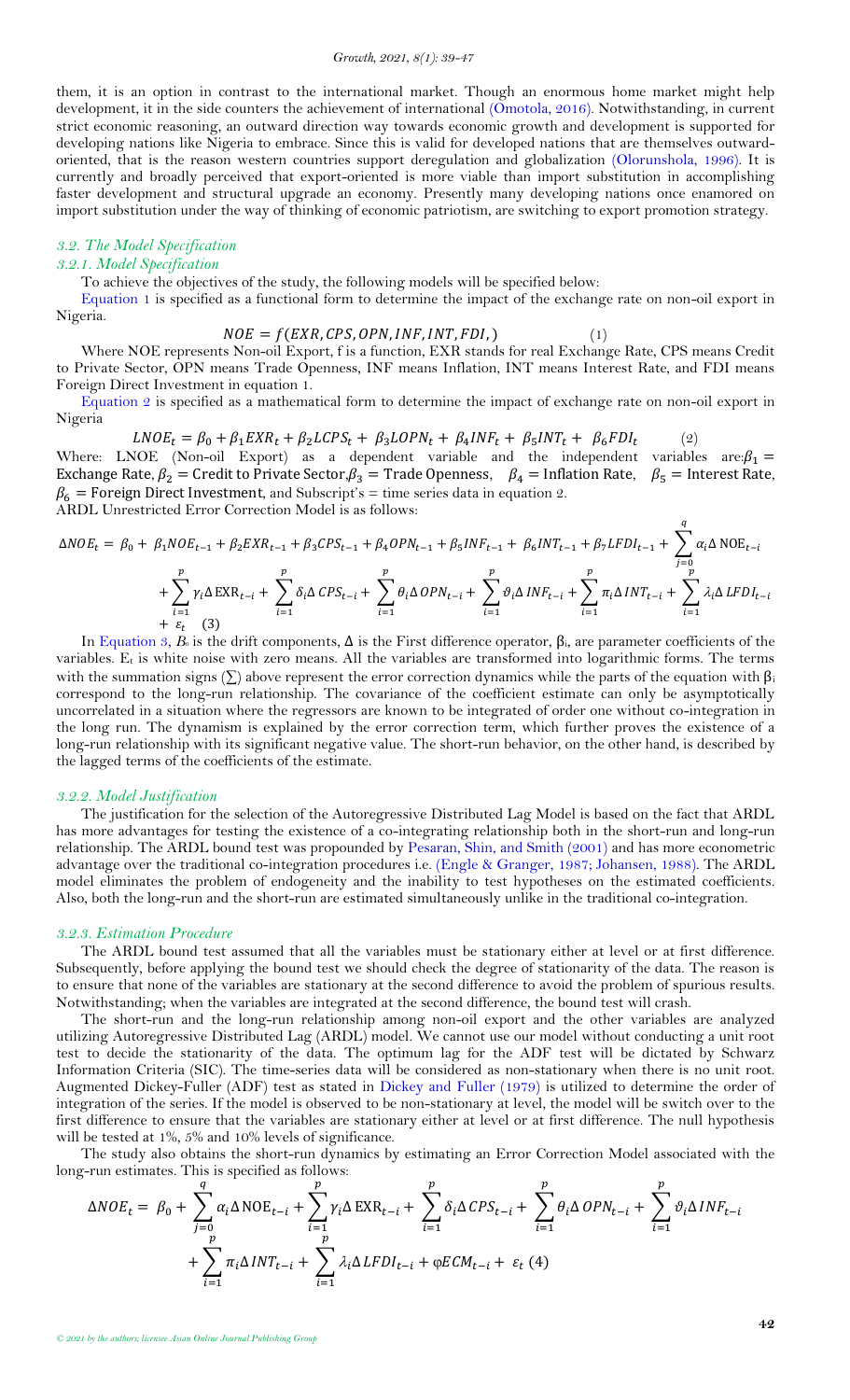#### *Growth, 2021, 8(1): 39-47*

 $ECM_{t-i}$  Is the error correction term resulting from the verified long-run equilibrium relationship while  $\varphi$  is a parameter showing the speed of adjustment to the equilibrium level after a shock in [Equation 4.](#page-3-3)

### *3.2.4. Diagnostic Test*

Augmented Dickey-Fuller (ADF) root test was done to determine the order of integration for each series, with some stability and serial correlation tests such as; Breush – Godfery LM test and cumulative sum of squares (CUSUMQ) tests respectively.

# <span id="page-4-0"></span>**4. Presentation and Analysis of Results**

# *4.1. Pre-Diagnostics Test*

### *4.1.1. Unit Root Test Results*

The Augmented Dickey-Fuller (ADF) unit root is utilized to ensure the stationarity of the variables being used. This is important to be certain that the time series variables have consistent mean and variance. The unit root test is done by testing the unit root at a level and afterward at a second difference. The null hypothesis for this test is given as:

*H0: α=0 Implies that the variables have unit root or are non-stationary.* 

*H:*  $\alpha \neq 0$  Implies that the variables have no unit root or are stationary.

The decision rule for the test is given as; Reject  $H_0$  if the ADF's P-value is greater than 5% level of significance, in other words, we do not reject. The test result is presented in the table below:

<span id="page-4-1"></span>

| <b>AMYAY ACAMEMICATION MIDIO</b><br><u>iailei aille i obe ecoe i coales.</u> |                           |             |         |                             |            |  |
|------------------------------------------------------------------------------|---------------------------|-------------|---------|-----------------------------|------------|--|
| <b>Variables</b>                                                             | <b>ADF Test Statistic</b> | t-Statistic | P-value | <b>Order of Integration</b> | Decision   |  |
| <b>NOE</b>                                                                   | $-4.385685$               | $-2.954021$ | 0.0015  |                             | Stationary |  |
| <b>EXR</b>                                                                   | $-4.036236$               | $-2.957110$ | 0.0038  |                             | Stationary |  |
| <b>CPS</b>                                                                   | $-5.182540$               | $-2.963972$ | 0.0002  |                             | Stationary |  |
| <b>OPN</b>                                                                   | $-3.099679$               | $-2.954021$ | 0.0362  |                             | Stationary |  |
| INF                                                                          | $-3.062775$               | $-2.991878$ | 0.0433  |                             | Stationary |  |
| <b>INT</b>                                                                   | $-3.082685$               | $-2.954021$ | 0.0377  | I(0)                        | Stationary |  |
| FDI                                                                          | $-6.686706$               | $-2.957110$ | 0.0000  |                             | Stationary |  |

**Table-1.** Augmented dickey-fuller unit root test results.

[Table 1](#page-4-1) above shows that all the variables are stationary and do not have unit root mostly after the First Difference, therefore it implies that none of the variables are stationary at Second Difference. This outcome is consistent with the ARDL model assumption and thus, the variables are good for use for the estimation.

# *4.1.2. Co-Integration Test*

Co-integration refers to the existence of a long-run equilibrium between two or more time-series variables, which are individually non-stationary in their form. It is used to test for the long-run relationship among the variables [\(Gujarati, 2005\)](#page-7-20).

<span id="page-4-2"></span>

| <b>Critical Value</b> | <b>Lower Bound Value</b> | <b>Upper Bound Value</b> |
|-----------------------|--------------------------|--------------------------|
| 10%                   | 1.99                     | 2.94                     |
| 5%                    | 2.27                     | 3.28                     |
| 1%                    | 2.88                     | 3.99                     |
| Note:                 |                          |                          |

**Table-2.** The Bounds Test for Co-integration.

Computed F-statistic:3.68; K=6 (Significant at 10%, 5% and 1% significance level with critical values: 1.99, 2.27 and 2.88 as lower bound values, and 2.94, 3.28 and 3.99 as upper bound values). Critical Values are extracted fro[m Narayan \(2005\)](#page-7-21) critical table.

[Table 2](#page-4-2) above projects the result of the ARDL bounds test for co-integration. To ascertain the existence of a long-run relationship among the variables, the study resorts to the bounds test as reported above. The table reports the critical values in the first column, lower bound values in the second column, and the upper bound values in the third column. The lower and upper bounds values are extracted from the [Narayan \(2005\)](#page-7-21) critical table. The F-static value is given as 3.68 while k represents the number of parameters in this case is equal to 6. Since the Fstatistic value, 3.68 is greater than both the lower bound (I0) and the upper bound (I1) critical values at 5% level of significance we conclude a long-run relationship exists. The existence of a long-run relationship is a precondition for estimating the short-run dynamic error correction model.

<span id="page-4-3"></span>

| Table-3. Autocorrelation Test.                                 |          |  |                       |        |  |  |
|----------------------------------------------------------------|----------|--|-----------------------|--------|--|--|
| Breusch-Godfrey Serial Correlation LM Test:                    |          |  |                       |        |  |  |
| F-statistic<br>Prob. $F(1,43)$<br>0.298233<br>0.7454           |          |  |                       |        |  |  |
| Prob. Chi-Square (1)<br>$Obs*R$ -squared<br>0.926710<br>0.6292 |          |  |                       |        |  |  |
| Table-4. Heteroskedasticity Test: Breusch-Pagan-Godfrey.       |          |  |                       |        |  |  |
| F-statistic                                                    | 0.844669 |  | Prob. $F(14,45)$      | 0.5847 |  |  |
| $Obs^*R$ -squared                                              | 8.217837 |  | Prob. Chi-Square (14) | 0.5498 |  |  |
| Scaled explained SS                                            | 2.100160 |  | Prob. Chi-Square (14) | 0.9898 |  |  |

### <span id="page-4-4"></span>*4.1.3. Serial Correlation, Heteroskedasticity and Normality Test*

[Table](#page-4-3) 3 and [Table 4](#page-4-4) present the Post Estimation Diagnostic Tests of Serial Correlation, and Heteroskedasticity. The null hypothesis of serial correlation and Heteroscedasticity states that 'reject if the probability value is less than 5%'. Thus the probability value of the F-statistics for each test must be greater than a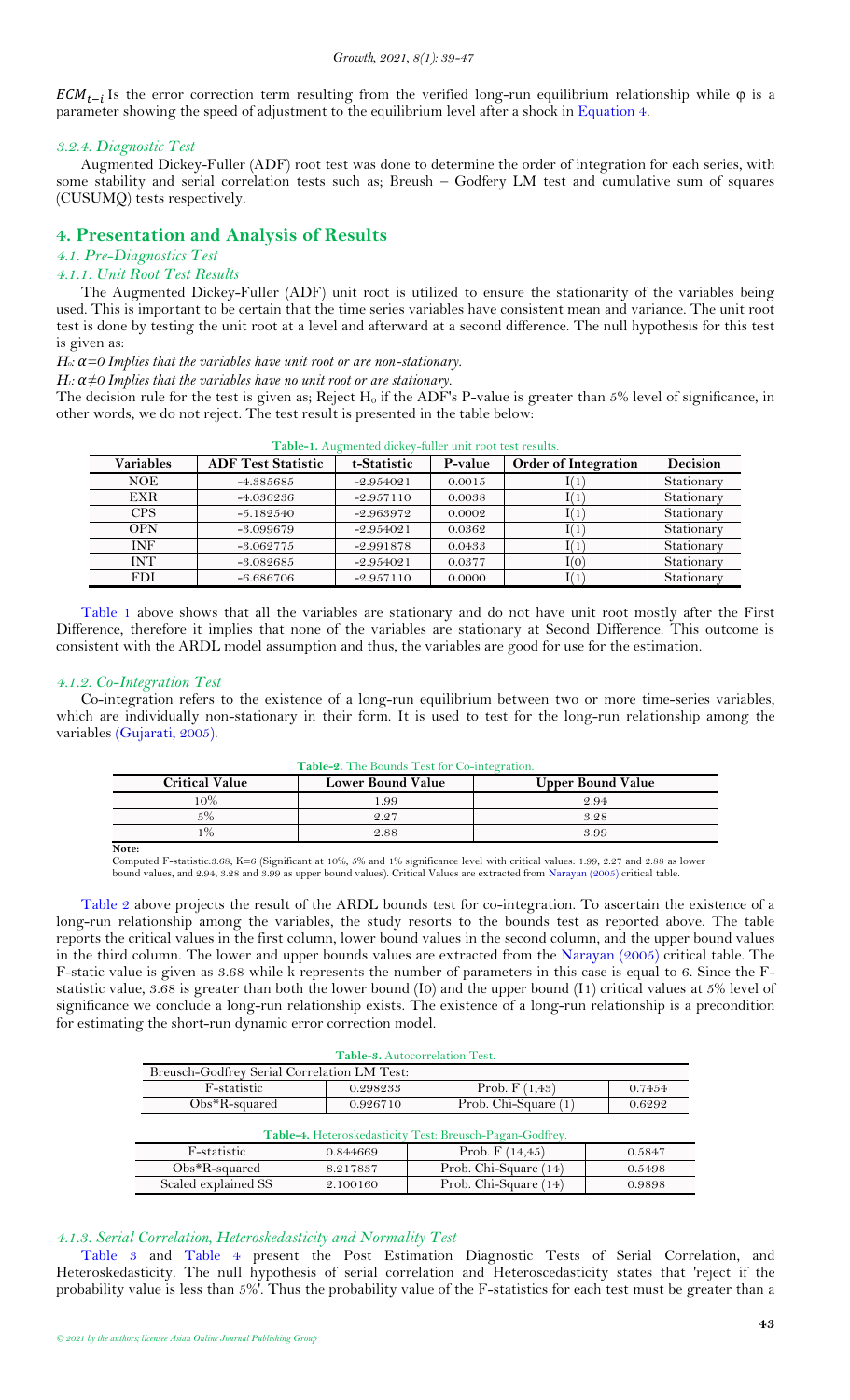5% level of significance. Based on the analysis made, the probability values of 62% and 54% for the F-statistics respectively are greater than 5% level of significance; therefore, accept the null hypotheses and conclude that there is no problem of Autocorrelation and Heteroscedasticity. Thus our models are reliable for economic analyses and forecasting.



<span id="page-5-0"></span>[Figure 2](#page-5-0) above presents a Normality test. The null hypothesis for this test is stated as H<sub>0</sub>: residuals/errors are normally distributed. Based on the analysis made, to accept the null hypothesis the probability value of the Jarque-Bera (JB) statistic must be greater than 5% level of significance. Therefore, since the probability value of 53.8% for the JB statistic is greater than 5% level of significance, we can conclude that the residuals are normally distributed.



### <span id="page-5-1"></span>*4.1.4. Stability Test Summary*

[Figure 3](#page-5-1) presents a Post Estimation Diagnostic test of model stability. The estimated model is said to be stable if the CUSUM of Squares line does not cross the 5% boundary line. From the figure above, we can see that the CUSUM of Squares line remains within the 5% boundary line thus; we conclude that the coefficients of the estimated model are stable.

|  |  | Table 5. ARDL Long Run Model. |
|--|--|-------------------------------|
|  |  |                               |
|  |  |                               |

<span id="page-5-2"></span>

| Dependent Variable: NOE             |             |            |                    |          |  |  |
|-------------------------------------|-------------|------------|--------------------|----------|--|--|
| Regressors                          | Coefficient | Std. Error | t-Statistic        | Prob.*   |  |  |
| $NOE(-1)$                           | 0.307932    | 0.173159   | 1.778318           | 0.0892   |  |  |
| 'EXR)                               | 3.213105    | 1.557181   | $2.0634**$         | 0.0511   |  |  |
| <b>CPS</b>                          | 0.205590    | 0.482689   | 0.425926           | 0.6743   |  |  |
| <b>OPN</b>                          | 12.95237    | 13.45187   | 0.962867           | 0.3461   |  |  |
| INF                                 | 0.177359    | 0.084428   | $2.1007**$         | 0.0473   |  |  |
| <b>INT</b>                          | 0.603148    | 0.424207   | 1.421825           | 0.1691   |  |  |
| $INT(-1)$                           | 1.062212    | 0.446487   | $2.3790**$         | 0.0265   |  |  |
| INT $(-2)$                          | $-1.546176$ | 0.414937   | $-3.726***$        | 0.0012   |  |  |
| LOG(FDI)                            | $-0.730556$ | 1.890077   | $-0.386522$        | 0.7028   |  |  |
| <b>CONSTANT</b>                     | $-4.852723$ | 37.16908   | $-0.130558$        | 0.8973   |  |  |
| R-squared                           | 0.585095    |            | Durbin-Watson stat | 2.022327 |  |  |
| Adjusted R-squared                  | 0.415361    |            |                    |          |  |  |
| F-statistic                         | 3.447134    |            |                    |          |  |  |
| Prob(F-statistic)                   | 0.008575    |            |                    |          |  |  |
| NT → 率率率 * *C* → → o/ 率率 z0/ 率→ o0/ |             |            |                    |          |  |  |

 $significant at 1\%,$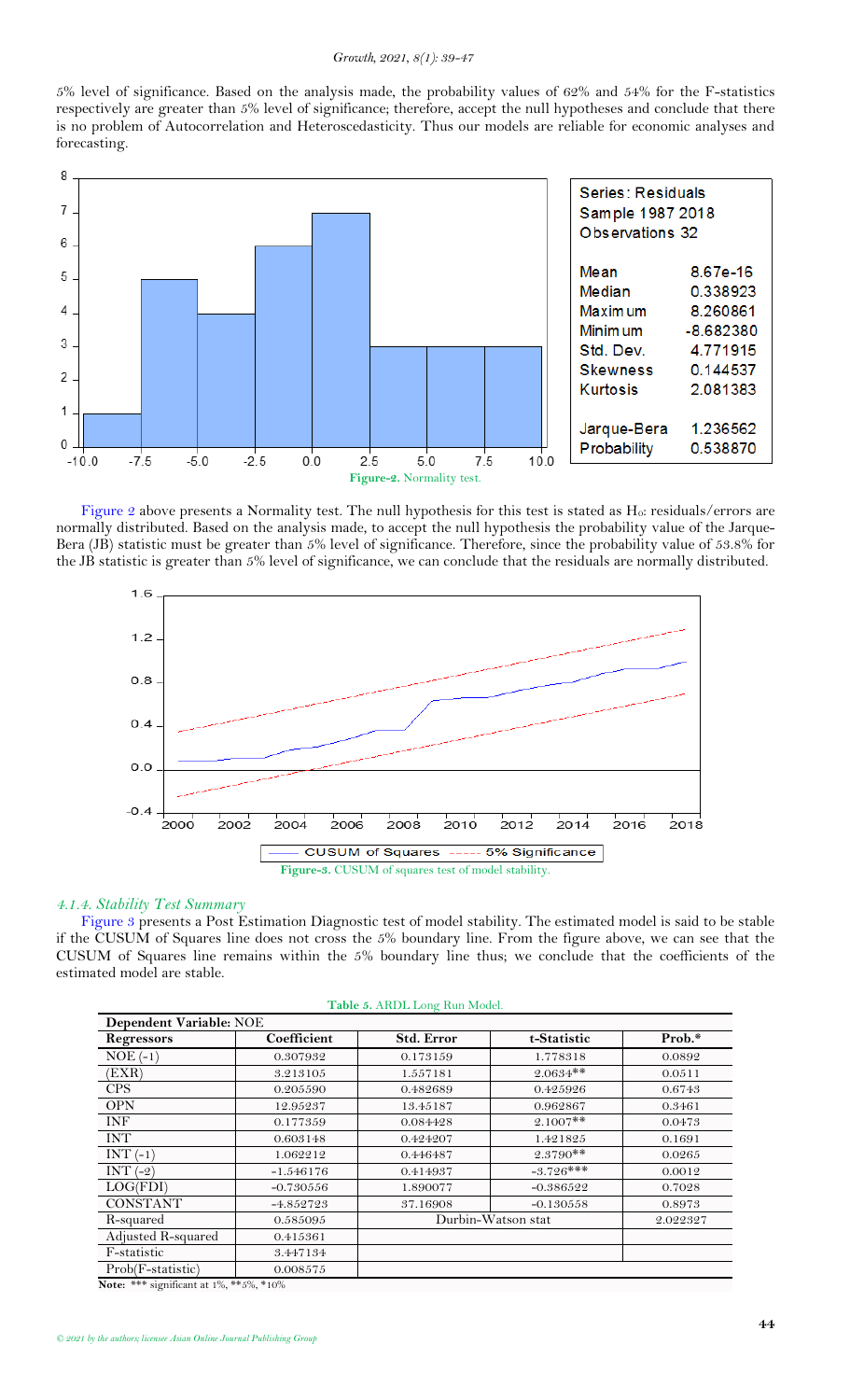### <span id="page-6-0"></span>*4.2. Model Estimation and Interpretation*

[Table 5](#page-5-2) above presents the long-run results of the estimated ARDL model of the Impact of Exchange Rate on Non-oil Exports in Nigeria. Non-oil export (NOE) is the dependent variable. From the estimated ARDL, it was discovered that the coefficient of determination  $(R^2)$  is given as 0.585095 while the F-statistic is 3.447134 with a probability value of 0.008575 implies that about 60% of the variation in the dependent variable is accounted for by the independent variables and that overall model is statistically significant at 5% level of significance. The result indicates that the coefficient of the previous value of non-oil export (NOE) is 0.307932 but not statistically significant in the long run. The foregoing result is not consistent with the findings of [Aljebrin \(2020\)](#page-7-22) among others who found that non-oil export is a significant factor and as well contributes positively to non-oil economic growth in Saudi Arabia.

The result also revealed that the coefficient of Exchange Rate (EXR) is 3.213105 with 5% level of significance implies, that in the long run, holding other variables constant and on average, an increase in EXR will lead to an increase in non-oil export by 3.2%. However, the result is not in line with the findings of [Musibau, Babatunde,](#page-7-23)  [Halimah, and Hammed \(2017\)](#page-7-23); [Hasanov and Samadova \(2010\)](#page-7-24) among others who found that increase in exchange rate negatively affects non-oil export in Nigeria and Azerbaijan. Again, the result indicates that the coefficient of Credit Private Sector (CPS) is 0.205590 but not statistically significant in the long run implying that this indicator is not yet one of the major contributors to the growth of non-oil export in Nigeria. This result does not agree with the findings of [Fagbemi and Ajibike \(2019\)](#page-7-25), [Shahriyar, Sugra, Ilgar, and Yashar \(2020\)](#page-7-26) among others who found that credit to the private sector has a strong and direct relationship with non-oil export in Nigeria and Azerbaijan.

Likewise, the result shows that the coefficient of Trade Openness (OPN) is 12.95237 but not statistically significant in the long run at a 5% level of significance implying that trade openness is not yet a major factor in the growth of non-oil output in Nigeria. The insignificant nature of the variable may likely be because the Nigerian economy relies so much on oil to the detriment of the non-oil sector. The demand for crude oil in the global market in recent years has declined. Other oil-rich countries especially those of the Asian region have taken to the diversification of their economy and are benefitting from international trade. It has been argued that countries that have varieties to trade with the rest of the world benefit more from trade. Unfortunately, Nigeria is a singlecommodity economy and that might be the reason why trade has not played a significant role in the progress of its non-oil sector. The foregoing result is not in agreement with [Sidi and Osunaiye \(2019\)](#page-8-3) who found that trade liberalization has a negative effect on non-oil export in Nigeria. However, the result in terms of its sign is consistent with the findings of [Ikpe, Ojike, and Ahamba \(2020\)](#page-7-27) for Nigeria that trade openness positively impacts the non-oil sector.

Similarly, the result shows that the coefficient of Inflation Rate (INF) is 0.177359 and statistically significant at a 5% level of significance which implies that in the long run, holding other variables constant, a 1% increase in the inflation rate will lead to an increase on non-oil export by approximately 0.18%. The result is in line with the findings of [Ismaila and Imoughele \(2015\)](#page-7-28) who found that the inflation rate contributes significantly to non-oil export growth in Nigeria. In the same vein, the result shows that the coefficient of Interest Rate (INT) is 1.062212, and statistically significant at a 5% level of significance implying that a 1% increase in interest rate in the long run, on average and holding other variables constant will increase non-oil export growth in Nigeria by 1.06% approximately. The result does not agree with the findings of [Uzomba, Imoisi, and Somiari \(2012\)](#page-8-4) who found that increase in interest rate negatively affects non-oil export in Nigeria.

Lastly, the estimated result of the model shows that the coefficient of Foreign Direct Investment (FDI) is - 0.730556 but not statistically significant at 5% which indicates that foreign direct investment is not yet a factor to be reckoned with in the non-oil sector. This result in terms of the sign is in line with the findings of [Yola \(2016\)](#page-8-5) who found that foreign direct investment negatively affects non-oil export in Nigeria. Notwithstanding, the result is not consistent in terms of sign and significance with [Aderemi, Amuzat, Olaronke, and Awomailo \(2019\)](#page-7-29) *who found that foreign direct investment is key to non-oil export growth in Nigeria.*

<span id="page-6-1"></span>

| Dependent variable: D(NOE)                          |             |                   |             |        |  |  |
|-----------------------------------------------------|-------------|-------------------|-------------|--------|--|--|
| Regressors                                          | Coefficient | <b>Std. Error</b> | t-Statistic | Prob.  |  |  |
| D(INT)                                              | 0.603148    | 0.271961          | $2.2177**$  | 0.0372 |  |  |
| $D$ (INT $(-1)$ )                                   | 1.546176    | 0.271092          | $5.703***$  | 0.0000 |  |  |
| $ECT (-1)$                                          | $-0.692068$ | 0.111938          | $-6.182***$ | 0.0000 |  |  |
| R-squared                                           | 0.703176    |                   |             |        |  |  |
| Adjusted R-squared                                  | 0.682706    |                   |             |        |  |  |
| Durbin-Watson stat                                  | 2.022327    |                   |             |        |  |  |
| <b>Note:</b> *** significant at $1\%$ , **5%, *10%. |             |                   |             |        |  |  |

**Table-6.** Estimated Coefficients of the Short Run Dynamics Error Correction Model

[Table 6](#page-6-1) above; present the estimated short-run results and the Error Correction Term (ECT) from the ARDL model of the Impact of Exchange Rate on Non-oil Exports in Nigeria. Non-oil Export (NOE) is the dependent variable. The R-squared of the Error Correction Model (ECM) is given as 0.703176, which implies that about 70% of the variation in the dependent variable is accounted for by the independent variables hence, the model is a good fit. The estimated Error Correction Model (ECM) shows that the coefficient of the Error Correction Term (ECT) is -0.692068 and statistically significant at 5% implies that the variables converge at their long-run equilibrium after the disequilibrium in the short run. Specifically, the ECT shows that about 69% of the disequilibrium among the variables is adjusted for in the short run annually. Furthermore, the result suggests that the effect of macroeconomic policies in this direction may be felt quickly in the economy due to the high speed of adjustment. According to economic theories, the effect of monetary policy in the economy tends to be swifter when compared with fiscal policy.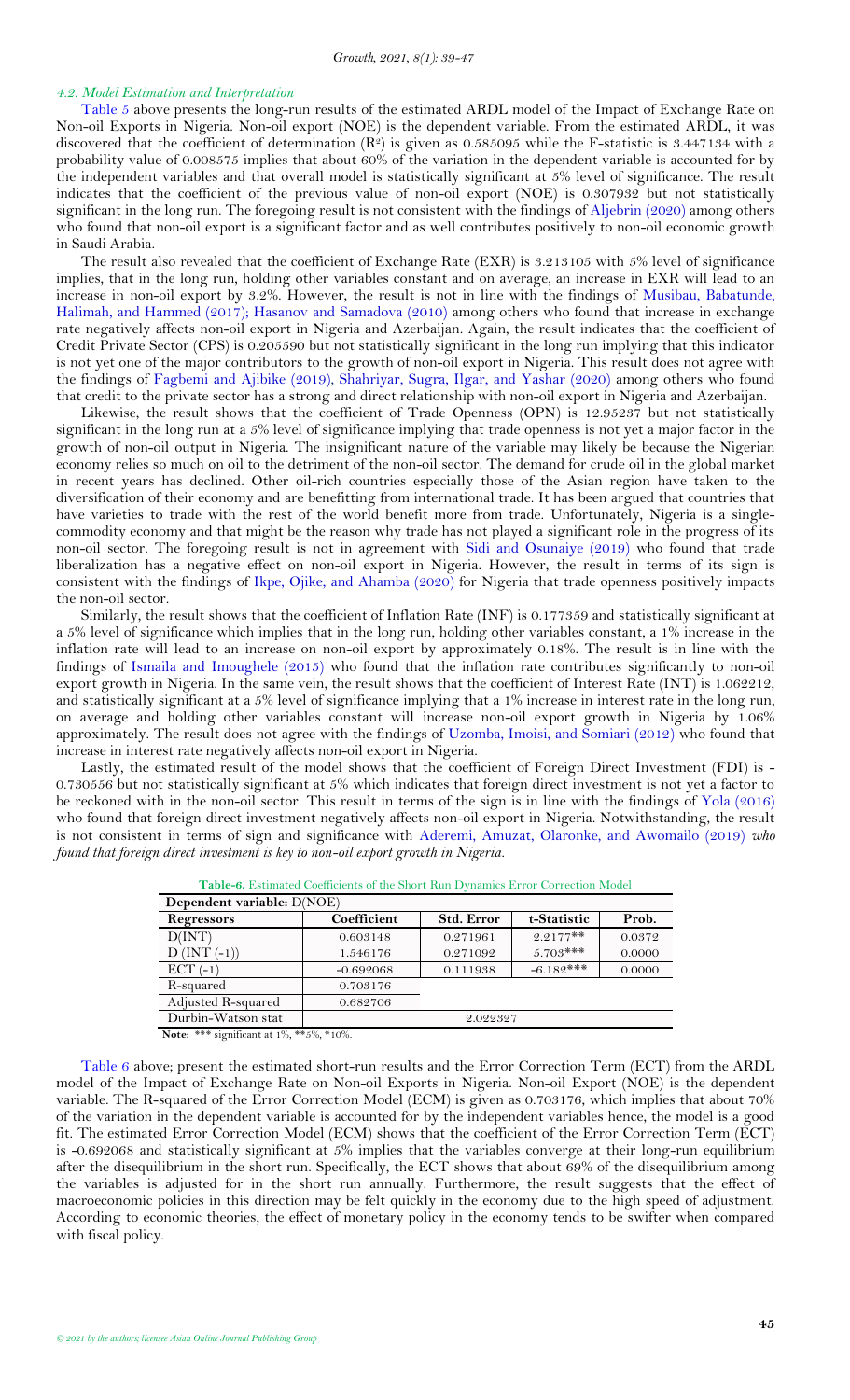### **5. Policy Recommendations**

Given that Nigeria has not taken the desirable advantage of fluctuations in the exchange rate, it is to the nation's wellbeing that the following recommendations are considered and possibly implemented; firstly the country has not improved its non-oil sector for over a decade; they have not been productive to boost export and import reduced. Government should revisit its so-called export-oriented policy to ensure that the non-oil sectors are well provided for. Secondly, adequate capital is one of the important determinants of investment. It is the role of the financial institutions to make investment funds available where it is needed. Most investments in the non-oil sectors are capital intensive and hence the financial institutions should increase the volume or quantity of credit to these sectors to raise investment. Thirdly, High-interest rates which leave the investors with little or no returns on investments can discourage investment thus, the monetary authorities and the financial institutions should revisit their lending policy to the non-oil sectors as the existing rate of interest has not contributed significantly to nonoil export. Finally, international trade can be very rewarding as it can serve as a channel for boosting non-oil export and increase foreign exchange earnings. But this is only possible if the country gets involved extensively in agriculture, manufacturing, construction, mining, etc. therefore, the government should raise and direct its efforts towards this direction for a greater benefit from international trade.

## <span id="page-7-0"></span>**6. Conclusion**

This research has provided reliable evidence of the impacts of exchange rate and non-oil export using the ARDL Bound Test developed by [Pesaran and Shin \(1999\)](#page-7-30) and [Pesaran et al. \(2001\)](#page-7-16). The study established both the long-run and short-run relationship between exchange rate and non-oil export in Nigeria. Base on the results we can conclude that the exchange rate has statistically and significantly impact non-oil export in Nigeria. Furthermore, there is a need for the government to ensure that the exchange rate is stable; this will improve the exportation of non-oil export.

### <span id="page-7-1"></span>**References**

- <span id="page-7-9"></span>Adenugba, A. A., & Dipo, S. O. (2013). Non-oil exports in the economic growth of Nigeria: A study of agricultural and mineral resources. *Journal of Educational and Social Research, 3*(2), 403-418.
- <span id="page-7-29"></span>Aderemi, T. A., Amuzat, A. B., Olaronke, E. O., & Awomailo, L. B. (2019). Foreign direct investment inflows and oil exports in Nigeria: Cointegration and vector error correction model approach. *Acta Universitatis Danubius. Œconomica, 15*(6), 291-301.
- <span id="page-7-10"></span>Ajinaja, O., Popoola, O., & Ogunlade, D. (2017). Impact of exchange rate volatility on export performance in Nigeria Economy. *International Journal of Management & Business Studies, 7*(1), 40-43.
- <span id="page-7-11"></span>Akanbi, S. B., Alagbeb, H. A., Yusuf, H. A., & Oluwaseyi, M. H. (2017). Exchange rate volatility and non-oil exports in Nigeria: An empirical investigation. *Journal of Emerging Economies & Islamic Research, 5*(2), 5 – 15. Available at: https://doi.org/10.24191/jeeir.v5i2.8800. Aljebrin, M. A. (2017). Impact of non-oil export on non-oil economic growth in Saudi Arabia. *International Journal of Economics and Financial*
- <span id="page-7-22"></span><span id="page-7-8"></span>*Issues, 7*(3), 389-397. Aljebrin, M. A. (2020). Do non-oil exports facilitate economic growth in Saudi Arabia? *Journal of Management Information and Decision Sciences, 23*(S1), 450-476.
- <span id="page-7-5"></span>Central Bank of Nigeria. (2017). *CBN statistical bulletin*. Abuja: Central Bank of Nigeria.
- <span id="page-7-19"></span>Dickey, D. A., & Fuller, W. A. (1979). Distribution of the estimators for autoregressive time series with a unit root. *Journal of the American Statistical Association, 74*(366a), 427–431. Available at: https://doi.org/10.2307/2286348.
- <span id="page-7-17"></span>Engle, R., & Granger, C. (1987). Cointegration and error correction: Representation, estimation and testing. *Econometrica, 55*(2), 251-276. Available at: [http://dx.doi.org/10.2307/1913236.](http://dx.doi.org/10.2307/1913236)
- <span id="page-7-4"></span>Enoma, A., & Isedu, M. (2011). The impact of financial sector reforms on non-oil export in Nigeria. *Journal of Economics, 2*(2), 115-120. Available at: https://doi.org/10.1080/09765239.2011.11884943.

<span id="page-7-25"></span>Fagbemi, F., & Ajibike, J. O. (2019). Institutional quality and financial sector development: Empirical evidence from Nigeria. *American Journal of Business and Management, 7*(1), 1-13. Available at: https://doi.org/10.11634/216796061807919.

- <span id="page-7-12"></span>Falana, O. E. (2018). *Echange rate and real sector performnce in Nigeria (1961-2015).* Unpublished P.hD Thesis, Department of Banking and Finance, Faculty of Social and Management Sciences, Adekunle Ajasin University, AkungbaAkoko, Ondo State, Nigeria.
- <span id="page-7-20"></span>Gujarati, D. N. (2005). *Basic econometrics* (4th ed.). New Delhi: McGraw-Hill Publishing Company Ltd.
- <span id="page-7-24"></span>Hasanov, F., & Samadova, I. (2010). The impact of real exchange rate on non-oil exports: The case of Azerbaijan. MPRA Paper 29556: 1-19.

<span id="page-7-13"></span>Idowu, O. (2005). Export-led growth policy appraisal in Nigeria. *Central Bank of Nigeria Economic and Financial View, 43*(3), 31-37.

- <span id="page-7-27"></span>Ikpe, M., Ojike, R. O., & Ahamba, K. O. (2020). Does trade liberalisation policy enhance performance of non-oil export trade in Nigeria? *Foreign Trade Review, 55*(2), 248-260. Available at: https://doi.org/10.1177/0015732519894161.
- <span id="page-7-2"></span>Imoughele, L. E., & Ismaila, M. (2015). The impact of exchange rate on Nigeria non-oil exports. *International Journal of Academic Research in Accounting, Finance and Management Sciences, 5*(1), 190-198. Available at: https://doi.org/10.6007/ijarafms/v5-i1/1556.
- <span id="page-7-28"></span>Ismaila, M., & Imoughele, L. E. (2015). Macroeconomic determinants of economic growth in Nigeria: A co-integration approach. *International Journal of Academic Research in Economics and Management Sciences, 4*(1), 34-46. Available at: https://doi.org/10.6007/ijarems/v4 i1/1485.
- <span id="page-7-18"></span>Johansen, S. (1988). Statistical analysis of cointegration vectors. *Journal of Economic Dynamics and Control, 12*(2-3), 231-254. Available at: https://doi.org/10.1016/0165-1889(88)90041-3.
- <span id="page-7-23"></span>Musibau, H. O., Babatunde, S. A., Halimah, A. A., & Hammed, A. Y. (2017). Exchange rate volatility and non-oil exports in Nigeria: An Empirical Investigation. *Journal of Global Economics, 5*(246).
- <span id="page-7-21"></span>Narayan, P. K. (2005). The saving and investment nex-us for China: Evidence from cointegration tests. *Applied Economics, 37*(17), 1979-1990. Available at: https://doi.org/10.1080/00036840500278103.
- <span id="page-7-3"></span>National Bureau of Statistics. (2017). Statistical report the economy, 2017. National Bureau of Statistics.
- <span id="page-7-7"></span>Olisadebe, E. U. (1995). The role of the Central Bank of Nigeria: Current issues in Nigeria's exchange rate policy. *Economic and Financial Review, 33*(4), 317-332.
- <span id="page-7-14"></span>Olorunshola, Y. (1996). Export-led growth in economics development: Lessons of experience. *Central Bank of Nigeria Bullion, 20*(4), 51-57.
- <span id="page-7-15"></span>Omotola, L. E. (2016). Effect of exchange rate fluctuations on manufacturing sector output in *Management, 4*(10), 32-39.
- <span id="page-7-6"></span>Onwualu, A. P. (2012). *Agricultural sector and national development: Focus on value chain approach*. Paper presented at the 5th Annual Lecture, Onitsha Chamber of Commerce.
- <span id="page-7-30"></span>Pesaran, M. H., & Shin, Y. (1999). An autoregressive distributed lag modelling approach to cointegration analysis. In: Strom, S., Ed., Chapter 11 in Econometrics and Economic Theory in the 20th Century the Ragnar Frisch Centennial Symposium (pp. 371-413). Cambridge: Cambridge University Press.
- <span id="page-7-16"></span>Pesaran, M. H., Shin, Y., & Smith, R. J. (2001). Bounds testing approaches to the analysis of level relationships. *Journal of Applied Econometrics, 16*(3), 289-326. Available at: https://doi.org/10.1002/jae.616.
- <span id="page-7-26"></span>Shahriyar, M., Sugra, H., Ilgar, S., & Yashar, K. (2020). The effect of financial development on energy consumption in the case of Kazakhstan. *Journal of Applied Economics, 23*(1), 75-88. Available at: https://doi.org/10.1080/15140326.2019.170969.